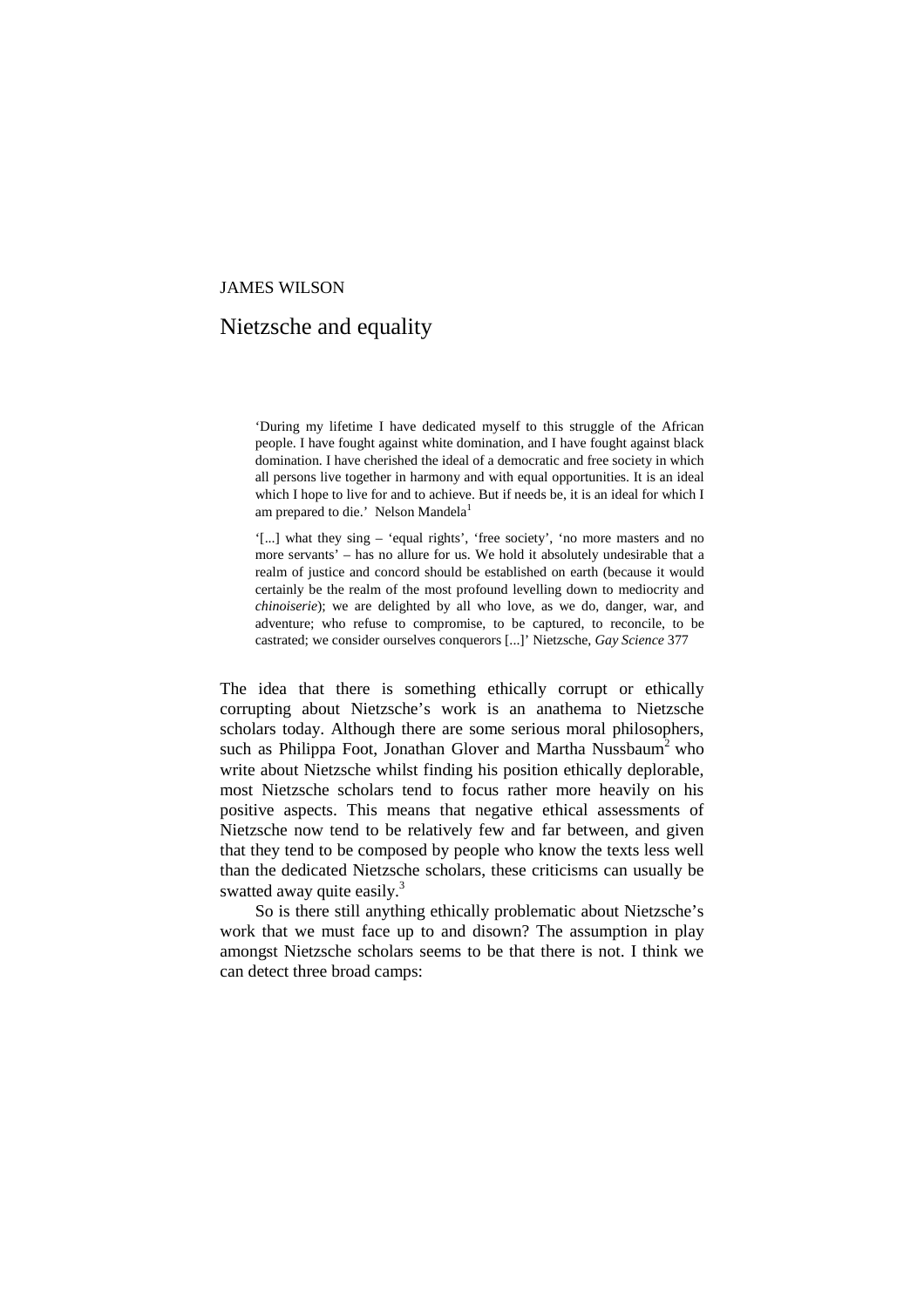Camp A: there is nothing revealed in a sensitive interpretation of Nietzsche's views that need count as ethically problematic.

Camp B: the ethical views of Nietzsche that are ethically problematic are of only minor concern (akin, for example to Aristotle's defence of slavery), so that the interpretation of his ethical contribution can sideline them.

Camp C: one need not take an ethical stance on the rightness or wrongness of Nietzsche's ethical views: it is enough to study them, and to find them challenging and interesting.

My interest is, if you like, in forming a Camp D: composed of anyone who thinks that, despite Nietzsche's undoubted interest and brilliance as an ethical thinker, at the deepest level we must think of him as an *opponent.* For what he is trying to achieve is to dislodge the idea of the equality of all human beings from its central place in our ethical thinking; but to allow this to happen would be a deep mistake.

There are two halves to this paper. The first half sets up the problem for the Nietzsche interpreter: the moral equality of human beings is the basic idea through which we (now) think about morality; and Nietzsche's views on the nature of human ethical life commit him to opposing the moral equality of human beings. Given that Nietzsche's views bring him into direct conflict with the most basic principle of morality that we have, it is implausible to hold to a Camp B or a Camp C interpretation. The Camp B interpretation must wildly underestimate either the centrality of the idea of the moral equality of human beings to our interpretation of morality or the extent to which Nietzsche opposes this ideal. The Camp C interpretation imports a failure of moral nerve; a failure to condemn what ought to be condemned. So we face a straight choice between Camp D and Camp A: between supporting the moral equality of human beings against Nietzsche's attack on it, or supporting Nietzsche against the moral equality of human beings. You cannot serve two masters: you must choose between Nietzsche and the idea of the moral equality of human beings.

The second half of the paper examines Nietzsche's critique of moral egalitarianism in more detail. Nietzsche's critique, I suggest, is composed of two parts: a negative and a positive. The negative part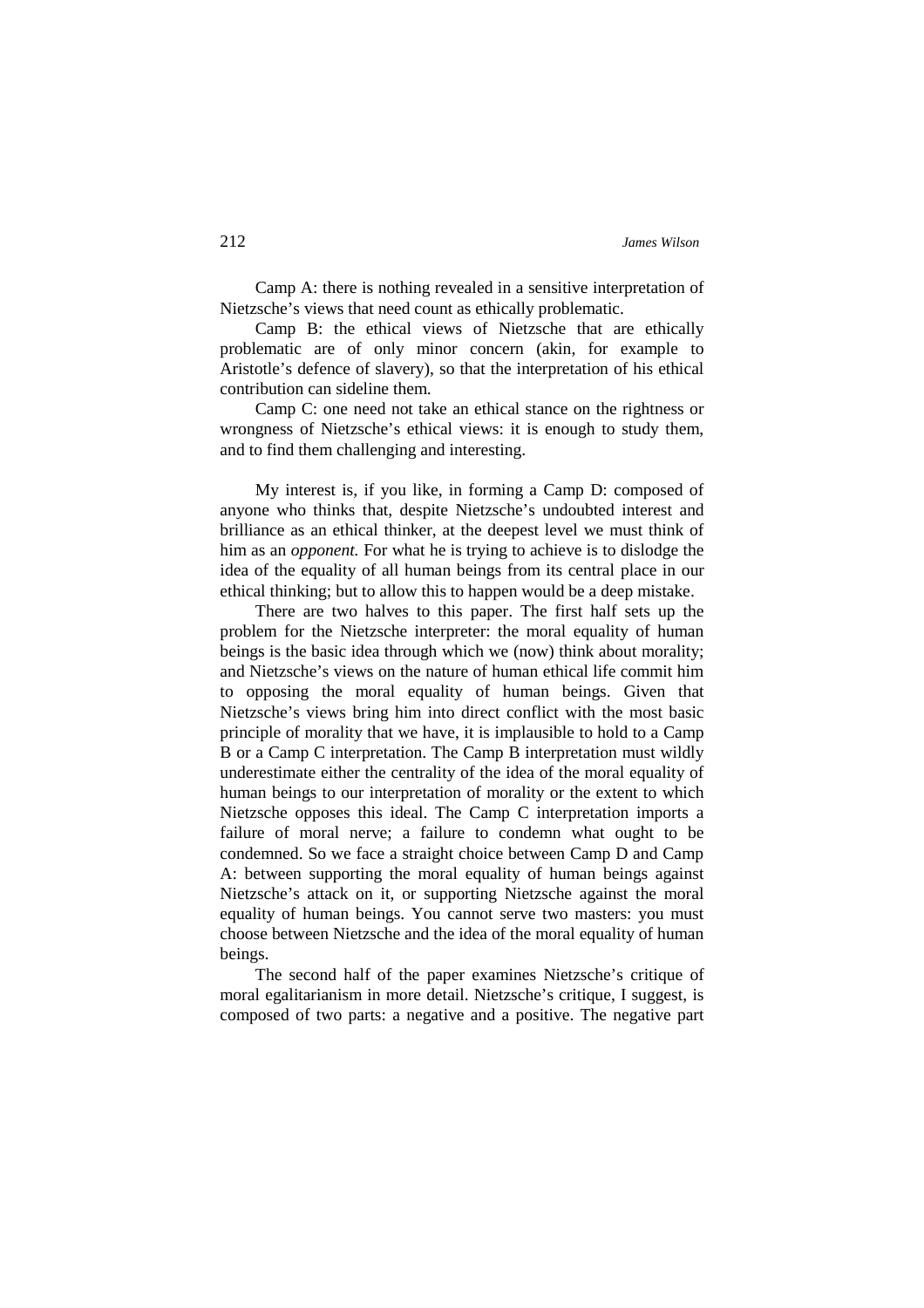(the *slave morality thesis*) argues that (a) we should make a distinction between *moralities of affirmation* and *moralities of* denial;<sup>4</sup> and (b) all moralities which have the equality of human beings as their fundamental value are moralities of denial. The positive part, which, following Nietzsche, I shall call the *pathos of distance thesis* claims that human greatness requires a feeling of great height from which the great person looks down in lofty contempt on others.

I shall argue that it is false to claim that *all* moralities which have the equality of human beings as their fundamental value are moralities of denial, and that the pathos of distance thesis is either false or question begging or both. Hence there is no reason, even being as generous to Nietzsche as we can be, to think his critique should force us to give up moral egalitarianism. However, even if not *all* egalitarian moralities are moralities of denial, it is certainly true that some are, which leaves us with a very difficult question: how do we ensure that *our* belief in the moral equality of human beings forms part of a morality of affirmation rather than one of denial?

# The conflict between Nietzsche and Egalitarianism

### The ubiquity of egalitarianism

The concept of moral equality – the idea that every human being has a right to be treated *as an equal* to all other human beings and has a corresponding duty to treat others as equals – forms the horizon within which we debate about what is morally right and what is just.<sup>5</sup> Debate, both within philosophy and outside, focuses on what the best *conception* of moral equality is: what does it mean to really treat one another as equals, rather than whether it is in fact a good thing for the concept of equality to play such a central role in our moral and political thinking.<sup>6</sup>

This has by no means always been the case; but the depth and pervasiveness of our commitment to it can be seen by the fact that when moral equality *is* challenged we find it difficult to take the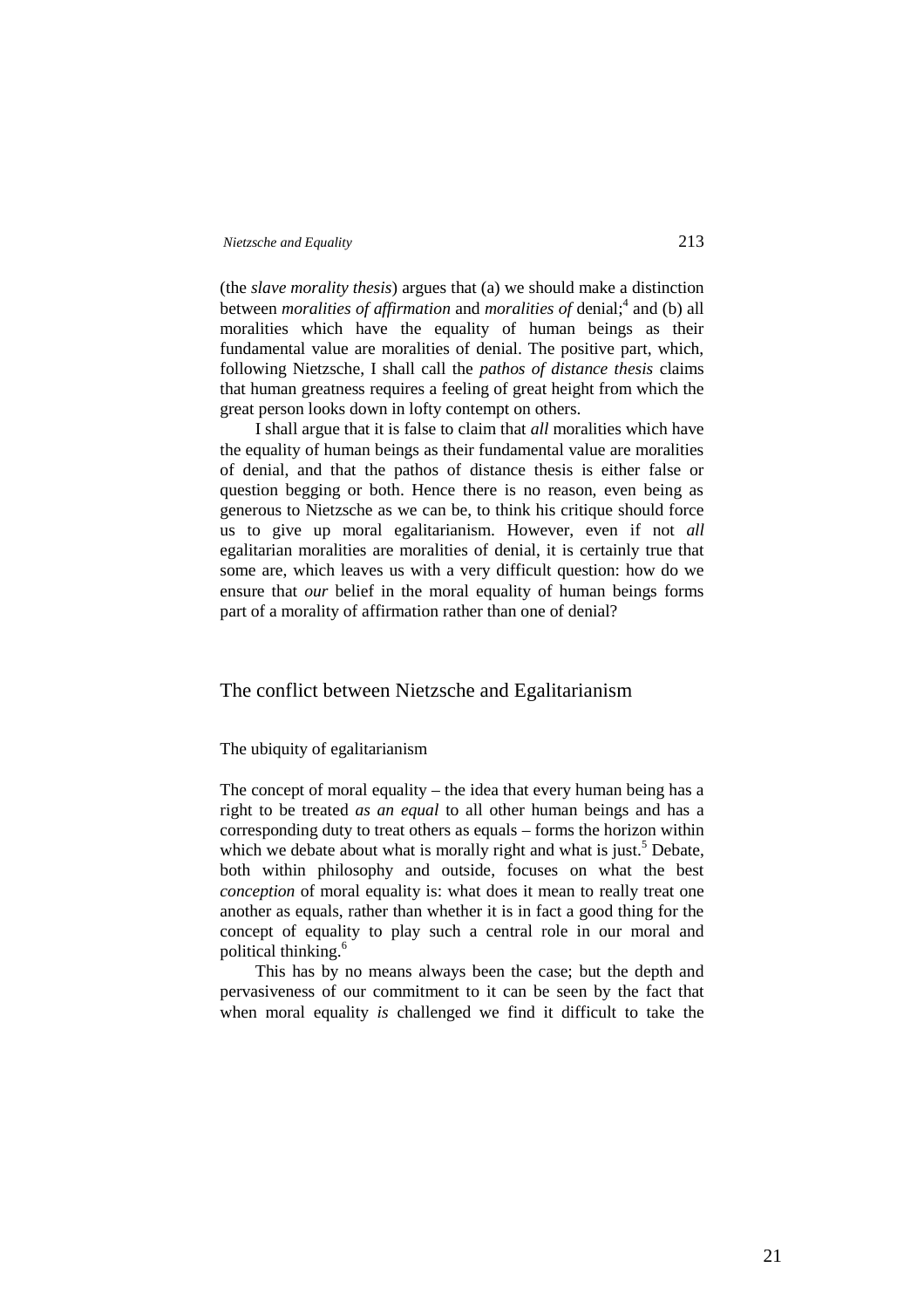challenger's argument seriously. (We simply do not take seriously any arguments that would defend slavery, or show that it is better that certain groups of people's interests (Blacks, Jews) *not* be taken into account when deciding what to do.)

One reason for this may be the ubiquity (at least within moral and political philosophy) of reflective equilibrium as a model of ethical thinking. The model of reflective equilibrium requires that we test our moral theories against our considered judgements – that is, judgements about which we are most confident that we are not judging wrongly.<sup>7</sup> The judgement that we ought, in some sense, to treat one another as equals, is now our most fundamental considered moral judgement. Any theory of right and wrong which is in disagreement with such a deep and fundamental part of our intuitive moral framework will tend, if we apply the standard of reflective equilibrium, to discredit itself through this very fact.

Thus, if we stick to the model of reflective equilibrium, it is rather difficult to set up a useful confrontation between Nietzsche and the views of someone who takes for granted the moral equality of human beings (someone who in Kymlicka's words stands on the 'egalitarian plateau.')<sup>8</sup> For his part, Nietzsche is simply not bothered with debates which seem important to anyone who believes that the concept of equality should play a central role – such as whether a utilitarian or a Rawlsian society better fulfils the promise of treating human beings as equals. Conversely, for the moral egalitarian, Nietzsche, by the very fact of not adhering to the principle of moral equality, puts himself beyond the pale.

In this paper I do not appeal to our moral intuitions or our considered moral judgements in an attempt to refute Nietzsche. Instead I look at Nietzsche's arguments against egalitarianism from a perspective that is friendly to Nietzsche's: one which allows that a scepticism about the value of our values is necessary; but which argues that *pace* Nietzsche, moral egalitarianism survives such a searching examination.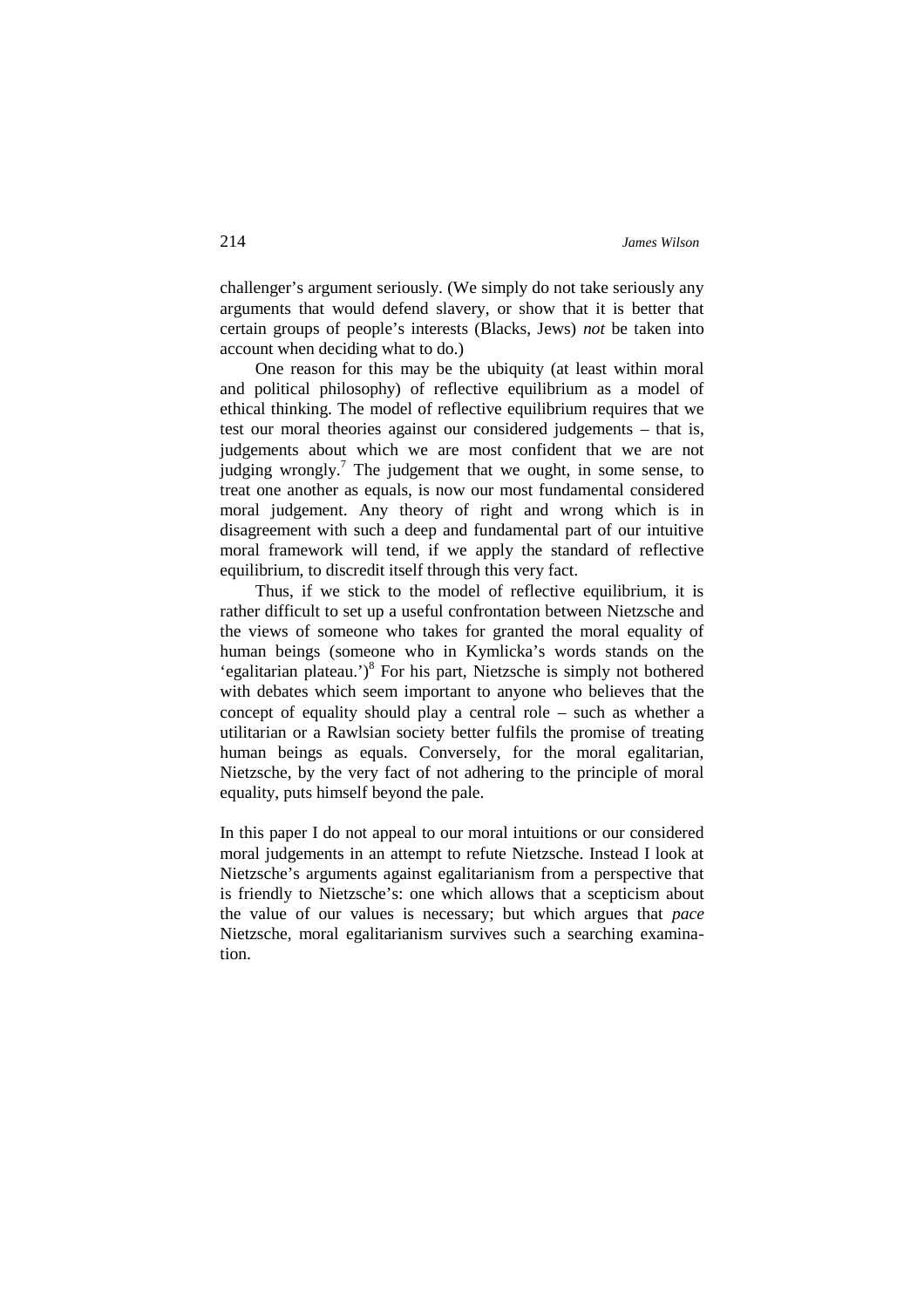## Nietzsche's Objections to Egalitarianism

Nietzsche puts forward his objections to egalitarianism most clearly in the chapter 'What is Noble' of *Beyond Good and Evil.*<sup>9</sup> His basic objection requires us to compare two different types of society: societies where aristocratic values predominate, and societies where non-aristocratic values predominate. A system of values is aristocratic if it maintains *orders of rank*: that is, if it maintains that there is a natural pecking order of human beings, and that those at the top of the pecking order are superior *as human beings* to those at the bottom of the pecking order. Non-aristocratic values systems are egalitarian value systems: they believe that there is no *order of rank*: all human beings are equal *as human beings.*<sup>10</sup>

We are so steeped in non-aristocratic values that it is easy for us to miss what Nietzsche has in mind. In Nietzsche's conception of an aristocratic society, those lower on the order of rank are not deemed important for their own sake. They are entirely expendable: creation of beings of the highest rank enjoys a lexical priority over the comfort or flourishing of those of lower rank.<sup>11</sup> Nietzsche's argument aims to persuade us that societies in which aristocratic value systems hold sway are necessary for the flourishing of the kind of people he is interested in (those of higher rank):

Every elevation of the type 'man' has hitherto been the work of an aristocratic society – and so it will always be: a society which believes in a long scale of orders of rank and differences of worth between man and man and needs slavery in some sense or other. Without the *pathos of distance* such as develops from the incarnate differences of classes, from the ruling caste's constant looking out and looking down on subjects and instruments and from its equally constant exercise of obedience and command, its holding down and holding at a distance, that other, more mysterious pathos could not have developed either, that longing for an ever-increasing widening of distance within the soul itself, the formation of every higher, rarer, more remote, tenser, more comprehensive states, in short precisely the elevation of the type 'man', the continual selfovercoming of man. (BGE 257)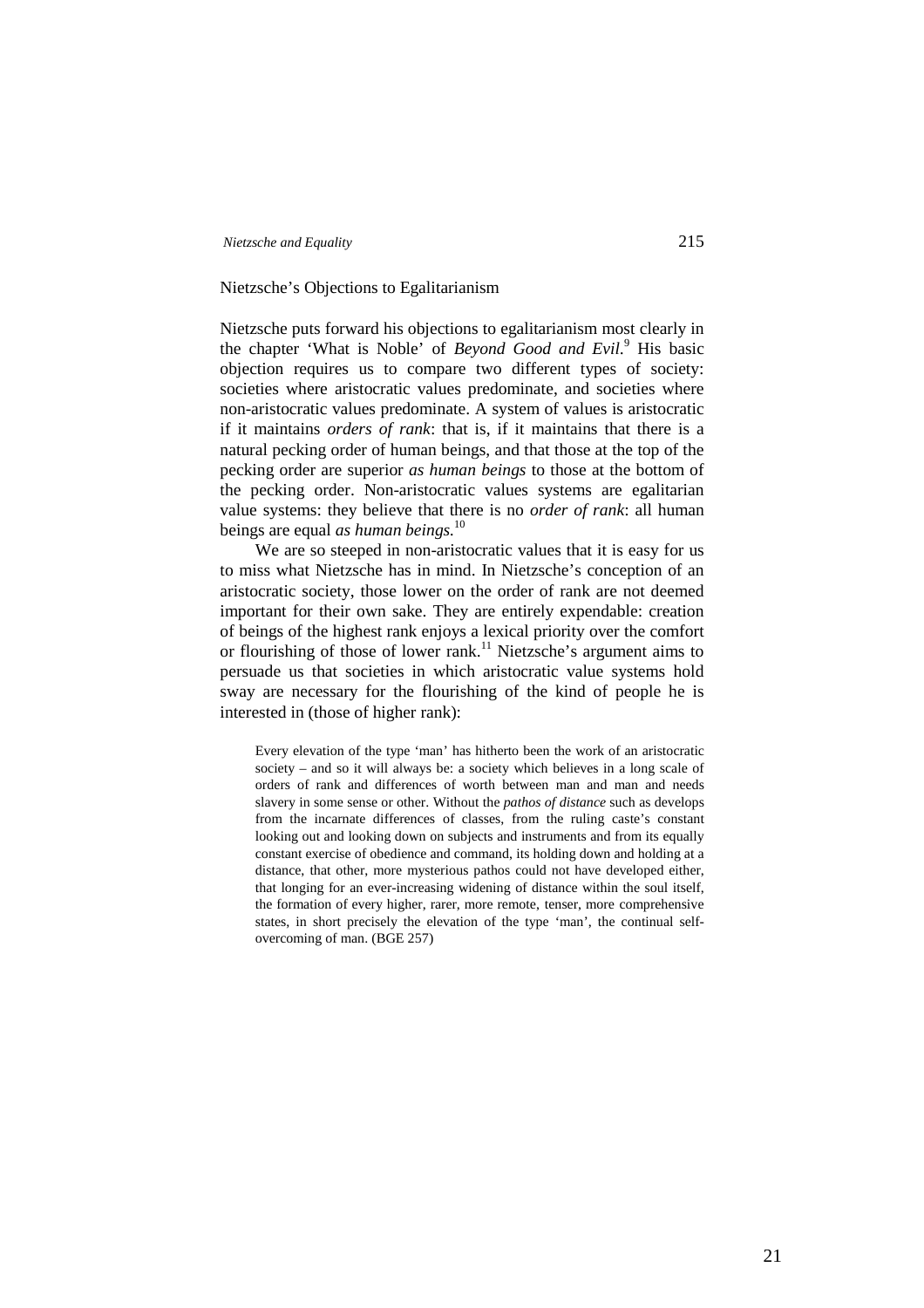Conversely, societies in which egalitarian value systems predominate thwart the creation of the kind of people Nietzsche is interested in:

To refrain from mutual injury, mutual violence, mutual exploitation, to equate one's own will with that of another: this may in a certain rough sense become good manners between individuals if the conditions for it are present (namely if their strength and value standards are in fact similar and they both belong to *one* body). As soon as there is a desire to take this principle further, however, and if possible even as the *fundamental principle of society,* it at once reveals itself for what it is: as the will to the *denial* of life, as the principle of dissolution and decay. (BGE 259)

Nietzsche, then, is attempting to establish a two-way link between the prevalence of norms of moral equality and human flourishing: on the one hand, human beings can only reach their highest potential in highly stratified societies which bow before order of rank; and on the other egalitarian values have a deadening effect on life when they come to have precedence.

There is a long running dispute about what Nietzsche intends the metaphysical status of these claims to be: does he think that those he denominates as 'higher' really are better in some objective sense than those he denominates as 'lower', or does he merely think of himself as expressing his own perspective – one which others (particularly those whom he has denominated as 'lower') may disagree with if they wish? But this dispute is not to the point here. What is important for our purposes is how *we* interpret our values, not how Nietzsche thinks about his values: *we* take the belief in the moral equality of human beings to be something that *everyone* should acknowledge.<sup>12</sup> Nietzsche's stance is incompatible with the principle of moral equality regardless of whether we take his claims about the badness of egalitarian value systems to be put forward as objectively true, or as only perspectivally so.<sup>13</sup>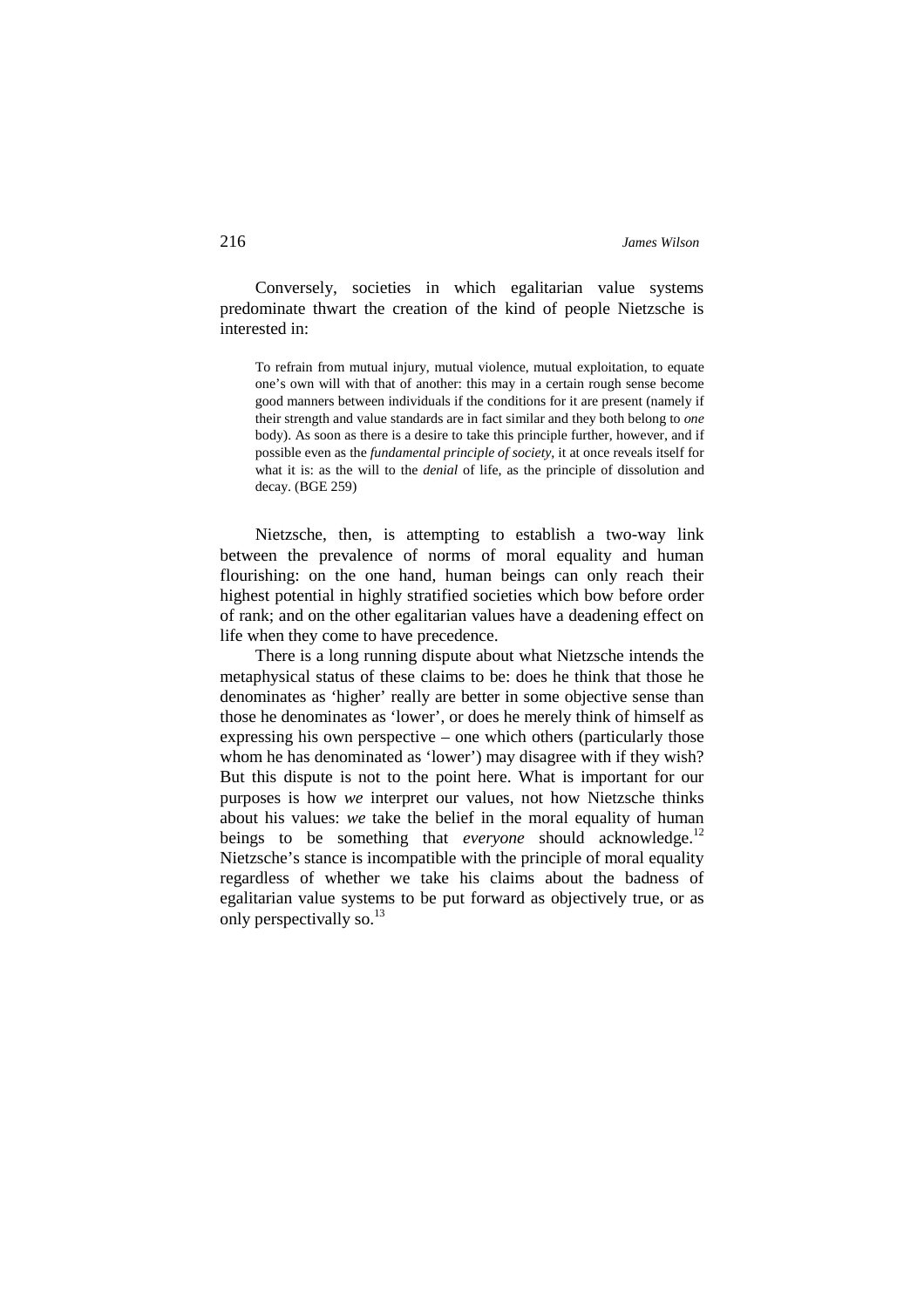Four approaches to Nietzsche's anti-egalitarianism

What attitude should we take to Nietzsche's anti-egalitarianism? I think, as I laid out earlier, we have four options. We can either (a) approve; (b) attempt to downplay the importance of it, but potentially disapprove of it; (c) not pass ethical judgement; or (d) disapprove. Any reasons to approve of Nietzsche's anti-egalitarianism would have to be parasitic on the soundness of Nietzsche's views. These we shall examine in part two. The rest of this section aims to show that positions (b) and (c) are untenable.

I shall begin with the claim that we can safely downplay the importance of Nietzsche's anti-egalitarianism. Someone who wants to hold this view might object as follows:

(1)Nietzsche is not opposed to equality per se: he is willing to admit that equality can sometimes be a useful value.<sup>14</sup> He is opposed to equality only when it is put forward as the fundamental value.

(2)Nietzsche is an esoteric moralist: he is not demanding (or even suggesting) that *everyone* should read his writings. He want to be read (and to have an effect on) only by a few – the nascent higher types.<sup>15</sup> As for those who are not 'higher types', he is willing to allow their ideas about morality to carry on undisturbed.<sup>16</sup>

(3)Where Nietzsche is opposed to equality, this is not because he thinks that there is too much respect and consideration in the world, and not enough domination and humiliation; but because the prevalence of egalitarian *values* will tend to thwart the flourishing of higher men. $^{17}$ 

(4)Given the central place of (a) freedom from resentment, and (b) acceptance of one's fate in Nietzsche's ethical system it seems plausible to suggest that a flourishing life of a higher type is likely to be self-contained and will not in fact lead to very much treating others as less than equal.

(1) and (2) do not succeed in lessening the impact of the disagreement with Nietzsche. This is because of the nature of the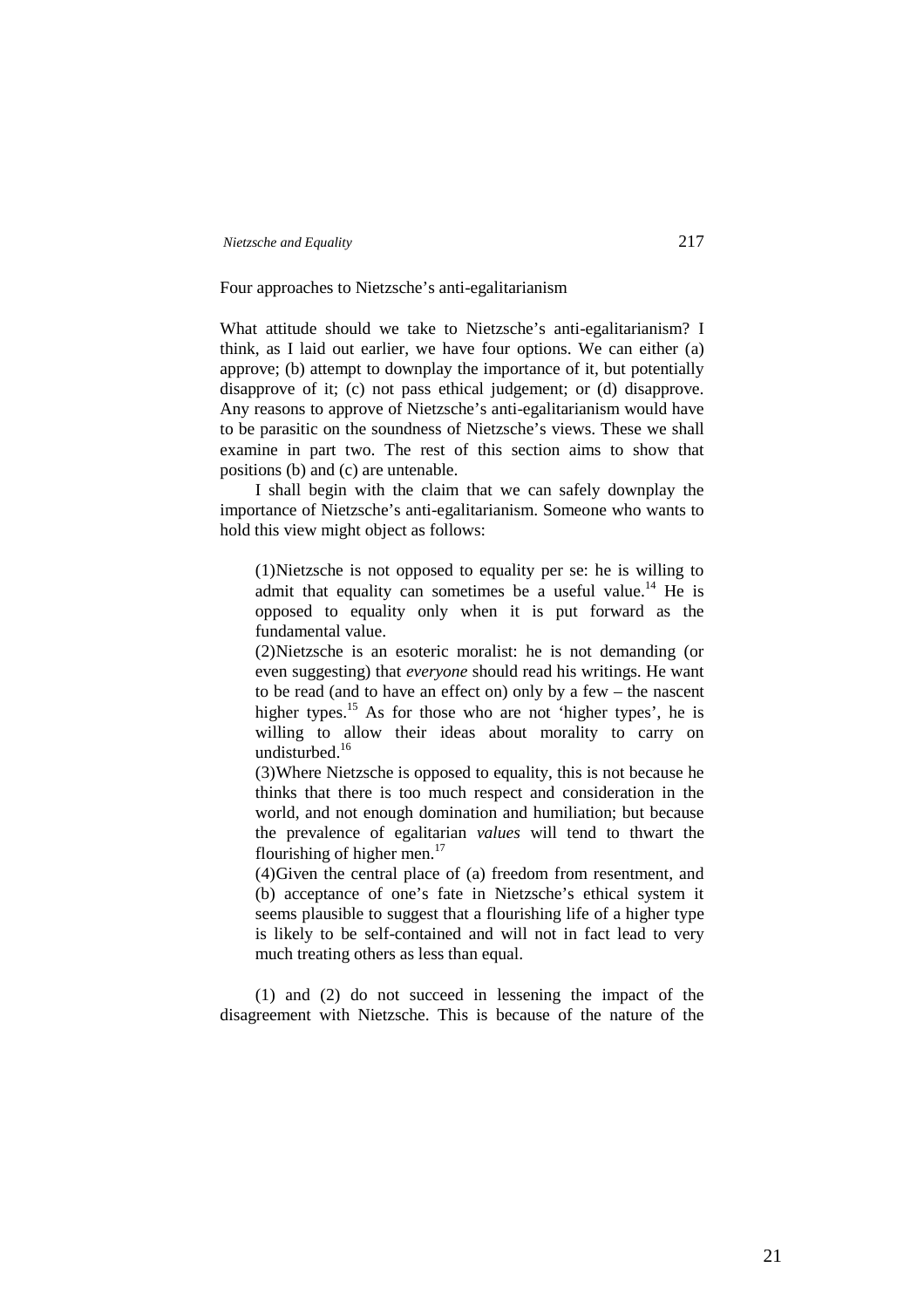value that *we* place on equality. (1) Equality for us is the centre of morality and so if one's belief is only that equality can be valuable in *some* contexts then you are still in fundamental disagreement with the principle of moral equality; and you are still putting yourself beyond the pale. (2) The claim that the moral equality of human beings is a useful idea only for the weak, whilst the strong should adopt a different approach to thinking about values, also puts you beyond the pale: the moral equality of human beings purports to be a universal value. So neither suggestion reduces the gulf between Nietzsche and what we take to be morally decent. (3) Is based on a somewhat contentious reading of Nietzsche. Even if we accept this reading, I don't see that it does much to reduce the conflict between Nietzsche and moral egalitarianism: even if Nietzsche objects only to the *effects* of egalitarian values on higher types and not to the effects that egalitarian values have on those who benefit from them, then his so objecting would still put him beyond the pale. (4) There are two problems with the claim that living the life of a Nietzsche 'higher type' will not conflict living the life of a moral egalitarian: one empirical, the other conceptual. First, given the way in which Nietzsche insists on the *differences* between people, it seems highly implausible to argue that every higher type is going to find his or her personal maximum in a peaceful and self-contained manner. Some people (Cesare Borgia or Napoleon, say) may just be built for dominating others rather than sublimating this drive into a shaping of the self. (And, of course it doesn't take very many tyrants to make the world a much worse place). Second, even in the limiting case where pursuit of the individual's flourishing *never* interfered with equal relations with their fellow human beings, this would still be a *contingent* fact. And from the perspective of moral egalitarianism it is wrong to hold principles which do not count others as equals even if in ordinary circumstances these principles do not lead to different actions from genuinely egalitarian principles.

So I take it that it is untenable to claim that Nietzsche is not in direct contradiction to our main moral value.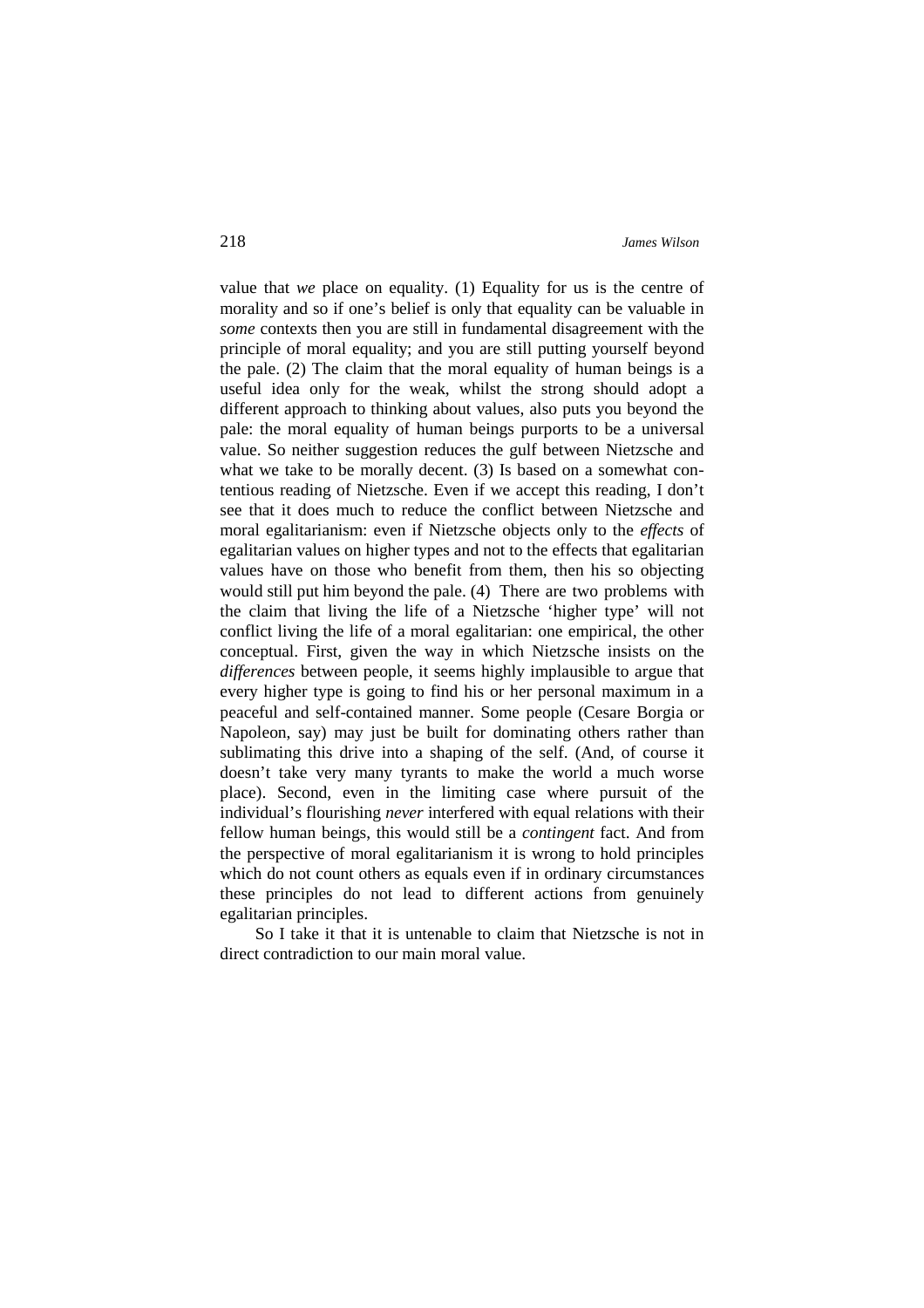### Avoiding taking a moral stance on Nietzsche's work

This leaves the possibility that, despite the fact that *Nietzsche* is clearly opposed to the idea of moral equality, and the fact that *we* are firmly committed it, we, as scholars and as Nietzsche interpreters do not need to take a moral stance on Nietzsche's views.

The first thing that we should note is how far this position is from Nietzsche's view of philosophy. For Nietzsche, real philosophy is about the creation of value systems: the philosopher proper is a commander and a law giver, who seeks to determine where mankind should be going. So if we were to approach Nietzsche's work in a way that *he* would regard as genuinely philosophical, then we would treat his work as merely a 'means, an instrument, a hammer' [BGE 211] as we reached for the future and created new values. So avoiding taking a moral stance can at best be true to the letter, but not the spirit of Nietzsche's philosophy.

Second, treating the interpretation of Nietzsche's texts as a purely scholarly endeavour without any implications for what we *ought* to think about morality diminishes both Nietzsche and ourselves. It diminishes Nietzsche, because it treats him merely as a figure in the history of ideas, rather than as someone who is making serious claims about how we should live, claims which contradict and seek to undermine what we believe in the rest of our lives, and who therefore sets us the task of determining whether what he says is *true.* It diminishes us if we are unwilling to challenge views we take to be wrong.

So much for the attempt to avoid taking a moral stance on Nietzsche's work. This leaves us with a straight fight between Camp A and Camp D: we can either approve or disapprove of Nietzsche's anti-egalitarianism. We cannot simply ignore it.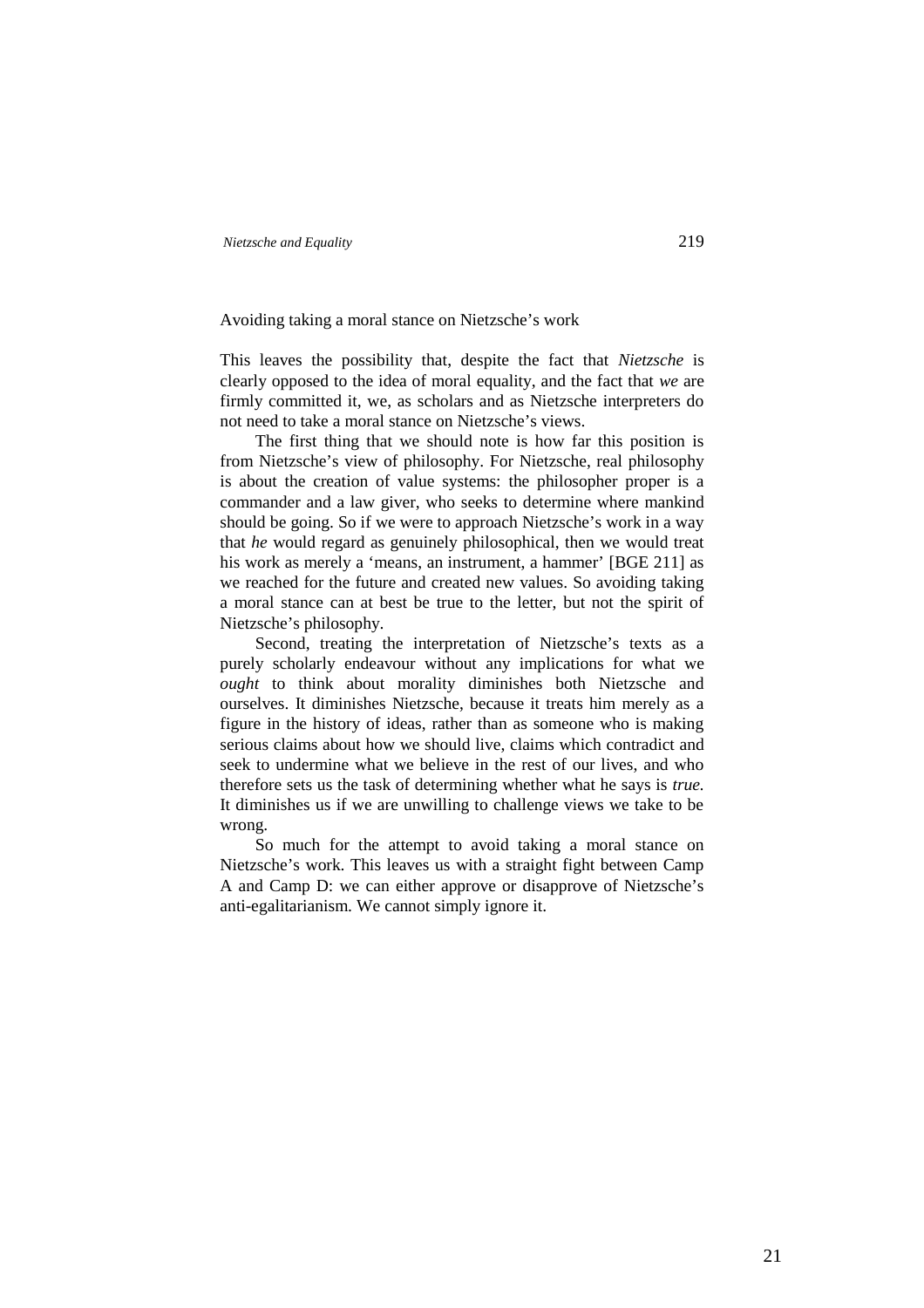# Why Nietzsche's Anti-Egalitarianism is unconvincing

Nietzsche's views on morality, whether we interpret them in a objectivist or a subjectivist way, presuppose that it is only the flourishing of 'higher types' which matters. This of course is a claim that the egalitarian denies. But even if we grant Nietzsche's claim for the sake of argument, it does not follow that the right kind of system of values and the right kind of society to have is one which systematically disregards the claims of 'lower' types. For it might be the case that higher types require an *egalitarian* society to flourish; that it is aristocratic (inegalitarian) societies which stifle the flourishing of nascent higher types.

Nietzsche, of course denies this. There are two factors driving Nietzsche in this direction: (a) a claim about the nature of value systems that take moral equality as their fundamental value, namely that they are based on resentment (*the slave morality thesis*) and (b), the claim that human greatness requires a feeling of great height from which the great person looks down in lofty contempt on others (*the pathos of distance thesis*).

I shall argue that neither part is convincing. The slave morality thesis has the virtue of alerting the moral egalitarian to a potential problem: *if* belief in the moral equality of human beings were invariably based on resentment, then moral egalitarianism would indeed be highly suspect. But this is not the case: belief in the moral equality of human beings need not be reactive or resentful, and can be just as affirmative of human life as the master morality adhered to by those Nietzsche would describe as 'higher types'. Hence the slave morality thesis provides no reason to object to moral egalitarianism as such. As we shall see, the pathos of distance thesis depends for what plausibility it has on the slave morality thesis: without it, it can be seen to be either false or question begging, or both.

So Nietzsche's critique does nothing to force us to give up on moral egalitarianism; but nonetheless, Nietzsche's critique leaves us with a problem: how do we combine our belief in the equality of all human beings with a morality that is affirmative rather than denying?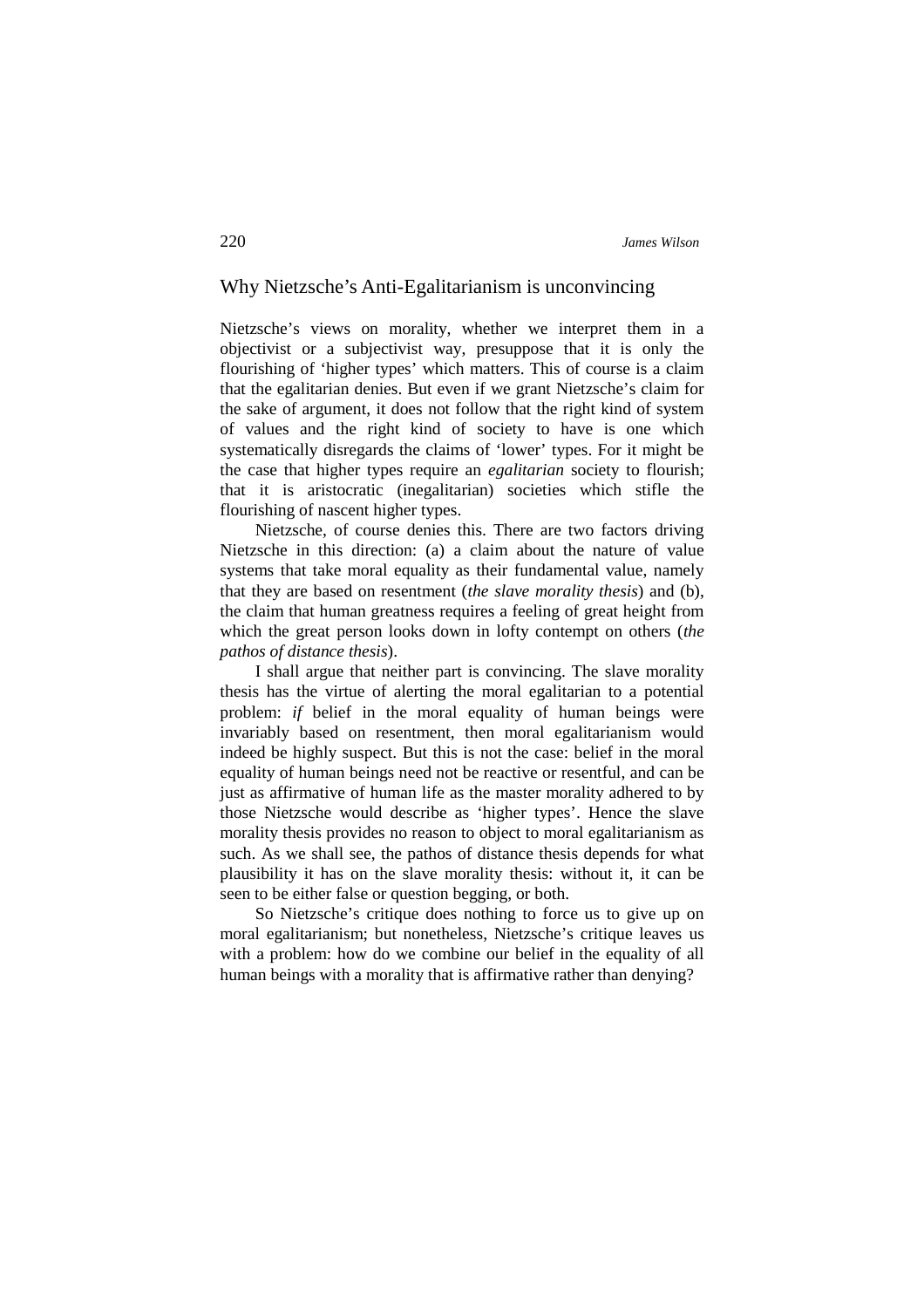### Moralities of affirmation and moralities of denial

Nietzsche's argument requires us to agree to his distinction between *master* and *slave* moralities. Master moralities are those which are formed by higher types out of an overflowing self-confidence and as a means of glorifying their own positive traits.<sup>18</sup> Slave moralities are those which are created by lower types in reaction to their feelings of powerlessness and their resentment at the higher types' superfluity of strength. Slave morality is always negative: it starts not with anything that it takes to be good and worthwhile, but with what is bad and to be avoided.<sup>19</sup> And it is a jealous and envious form of evaluation: at base, once decoded, slave morality's evaluations come to the following: 'We weak people are just weak; it is good to do nothing *for which we are not strong enough.*' [GM I.13]

I shall use the phrases 'moralities of affirmation' and 'moralities of denial' in preference to 'master moralities' and 'slave moralities'. The terms 'master' and 'slave' moralities run together claims about the type of person who creates a value, with the psychological effect of holding a value and thus imply that the psychological effects of holding a value are determined by the power position of those who hold it. But this begs the question against the position I shall be arguing for, namely that the value of the equality of human beings is both a value for everyone, and (in some cases at least) has the psychological profile that Nietzsche associates with a master morality. Hence I shall split the slave morality thesis into two claims: (1) there is an important distinction to be drawn between *moralities of affirmation* and *moralities of denial.* Moralities of affirmation make the life of the person living them more worthwhile to that person: in a morality of affirmation, the performance of actions that are mandated by the morality increase the joy and the meaning that the agent performing them has in living.<sup>20</sup> Moralities of denial make the life of the person living them *less* worthwhile for that person: in a morality of denial, the actions that are mandated by morality must be motivated by (and in turn tend to reinforce) feelings of guilt, shame, resentment,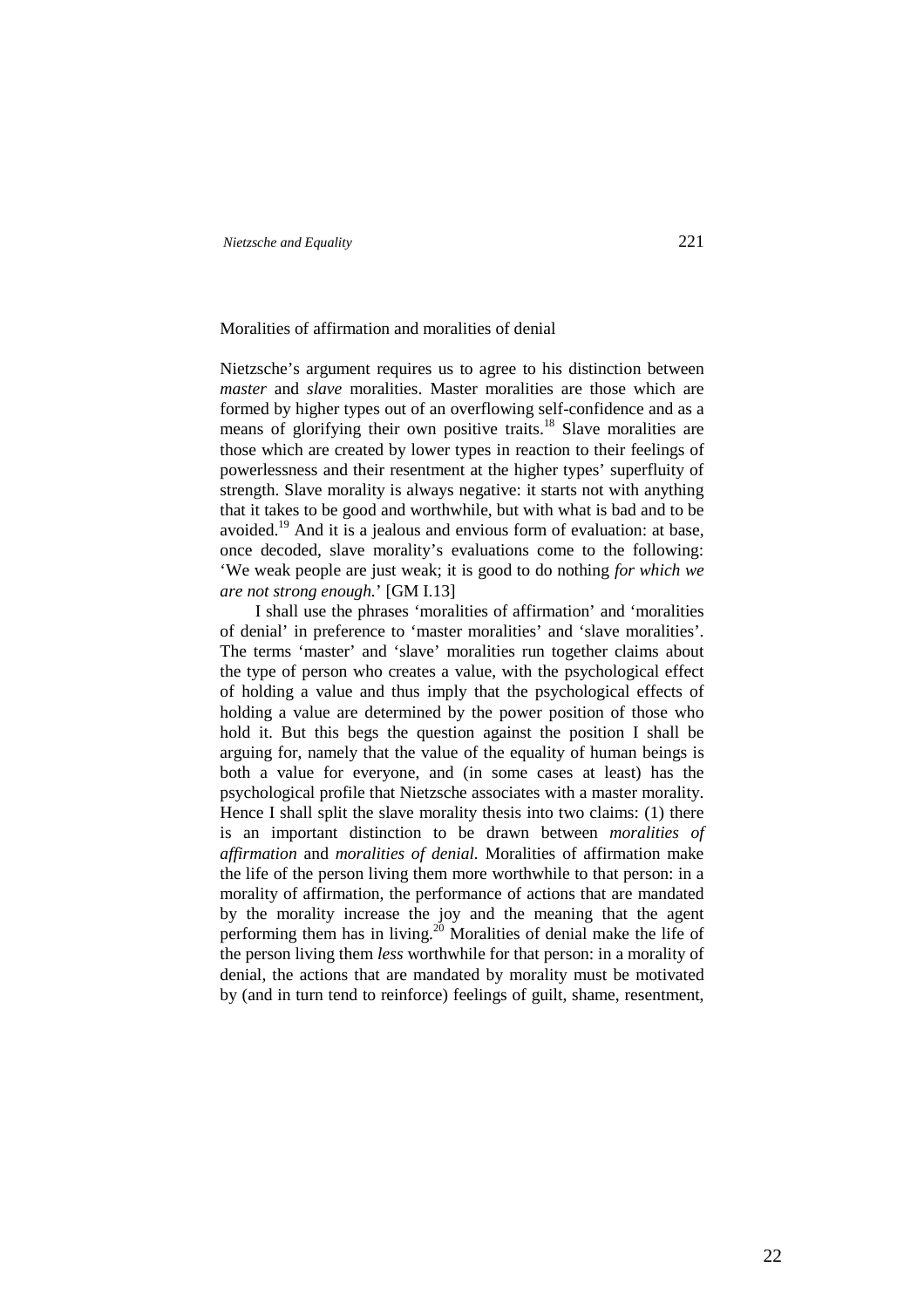self-punishment and so on. (2) All moralities which make the equality of human beings their fundamental value are moralities of denial.

I agree that there is a useful distinction to de drawn between moralities of affirmation and moralities of denial. And I am also willing to admit that, other things being equal, we have good reason to choose moralities of affirmation, and shun moralities of denial. Hence *if* all moralities which make the equality of human beings their fundamental value are moralities of denial, then Nietzsche's critique of moral egalitarianism exposes a real problem.

I take it that it is true to claim that *some* moralities which have the equality of human beings as their fundamental value are moralities of denial. (If this were not the case then Nietzsche's criticisms in the first essay of the *Genealogy of Morality* would not hit home in the way they do.) But if it is only *some* and not *all* moralities which have the equality of human beings as their fundamental value that are moralities of denial, then Nietzsche's criticism will do nothing to show that moral egalitarianism *per se* is flawed.

In what follows I will argue that even Nietzsche must admit that it is false to claim that all moralities which have the equality of human beings as their fundamental value are moralities of denial. I shall attempt to do this by providing a counter-example: a conception of the moral equality of human beings which is also a morality of affirmation. I suspect that this account will not be equally acceptable to all those on the egalitarian plateau. But other egalitarians will, I hope concede two things: first that the egalitarian requires *some* sort of reply to Nietzsche's slave morality thesis;<sup>21</sup> and second that the account I shall give is at least a plausible candidate for such a reply.

## An affirmative account of moral equality

I shall argue that Kant's conception of moral equality makes the equality of human beings a morality of affirmation, rather than denial; and so, given the availability of Kantian accounts of equality, it is plainly false to claim that *all* moralities which place the moral equality of human beings at their centre are moralities of denial.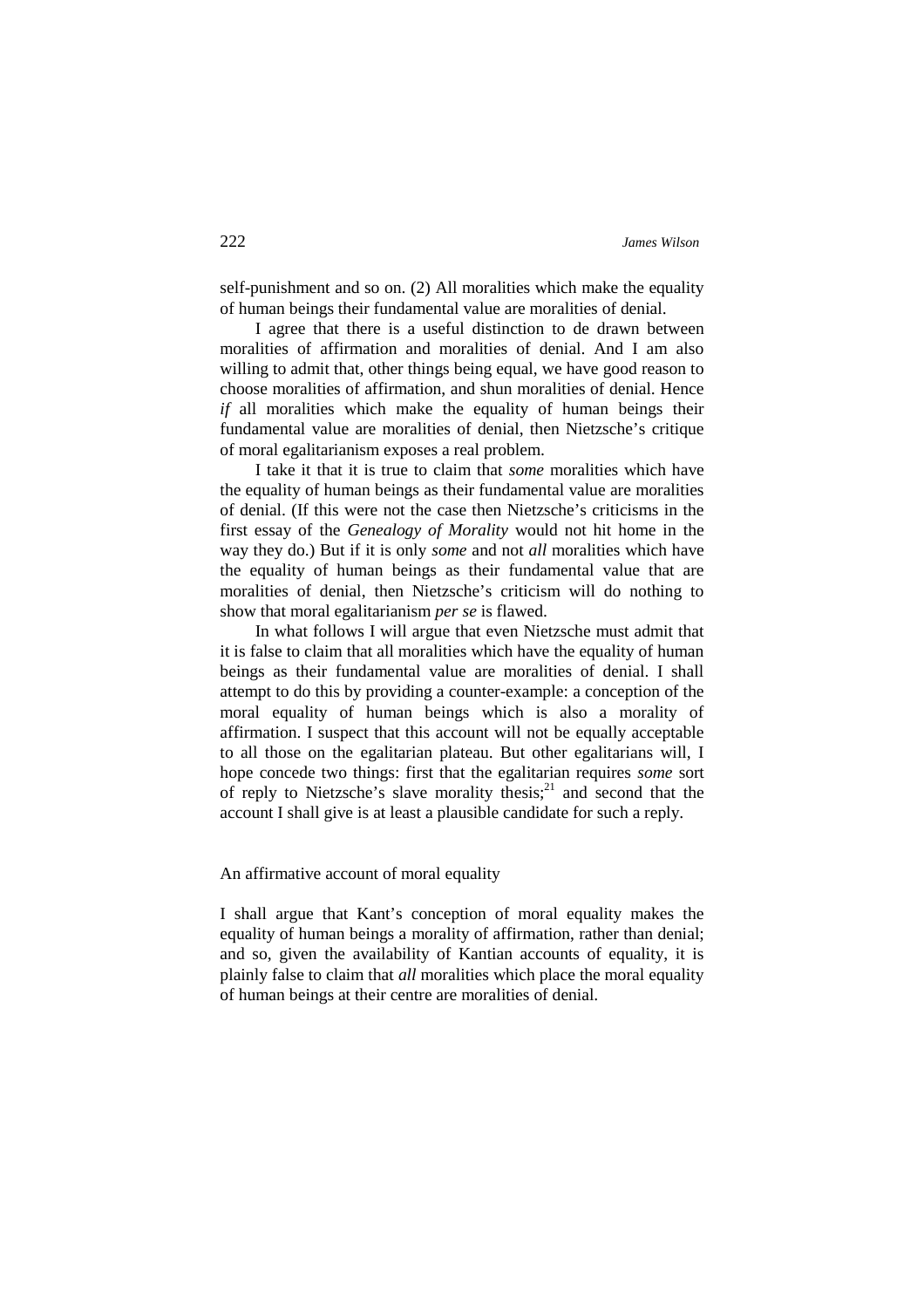The most obvious way to envisage the equality of human beings is by analogy to an equality of physical magnitude (as when we say two sticks are of equal length); that is, to imagine that the equality of human beings must consist in their possession of an *equal amount* of some feature. But Kant thinks about the equality of human beings differently. Human beings are said to be *equal,* rather, because *each* must be valued for his or her own sake: the equality lies in the *attitude* with which each must treat others and with which each may in turn expect to be treated by them. For Kant, this attitude is *respect.*

Kant suggests that the reason why we should treat one another with respect is that every human being has a particular type of value, namely a dignity, which we appropriately respond to by valuing that person for their own sake. And valuing the person for their own sake  $i$ s respecting them.<sup>22</sup>

Nietzsche has two chief worries about moral equality: first, that moral equality must involve levelling-down 'higher types', and second, moral equality is based on a reactive morality of denial. Neither worry can gain any purchase on a conception of moral equality that takes the dignity of human beings as its centre.

First, if one adopts the dignity of human beings as the centre of one's system of valuation, then it is simply untrue to claim that this involves a levelling down of any potential 'higher types'. To accord someone a dignity is to value them *for their own sake.* To claim that every human being has a dignity is to claim that every human being should be valued for his or her own sake. Therefore, those whom Nietzsche considers to be higher types are also to be valued for their own sakes.<sup>23</sup>

Nor do the sorts of prohibitions and restrictions that are part and parcel of belief in the dignity of human beings do anything to show that what we have is a morality of denial, rather than affirmation. Rather such prohibitions, are merely the inevitable result of holding every human being to be valuable for his or her own sake. As Paul Ricoeur puts it:

[Y]ou shall not take life, you shall not steal, you shall not kill, you shall not torture. In each case, morality replies to violence. And if the commandment cannot do otherwise than to take the form of a prohibition, this is precisely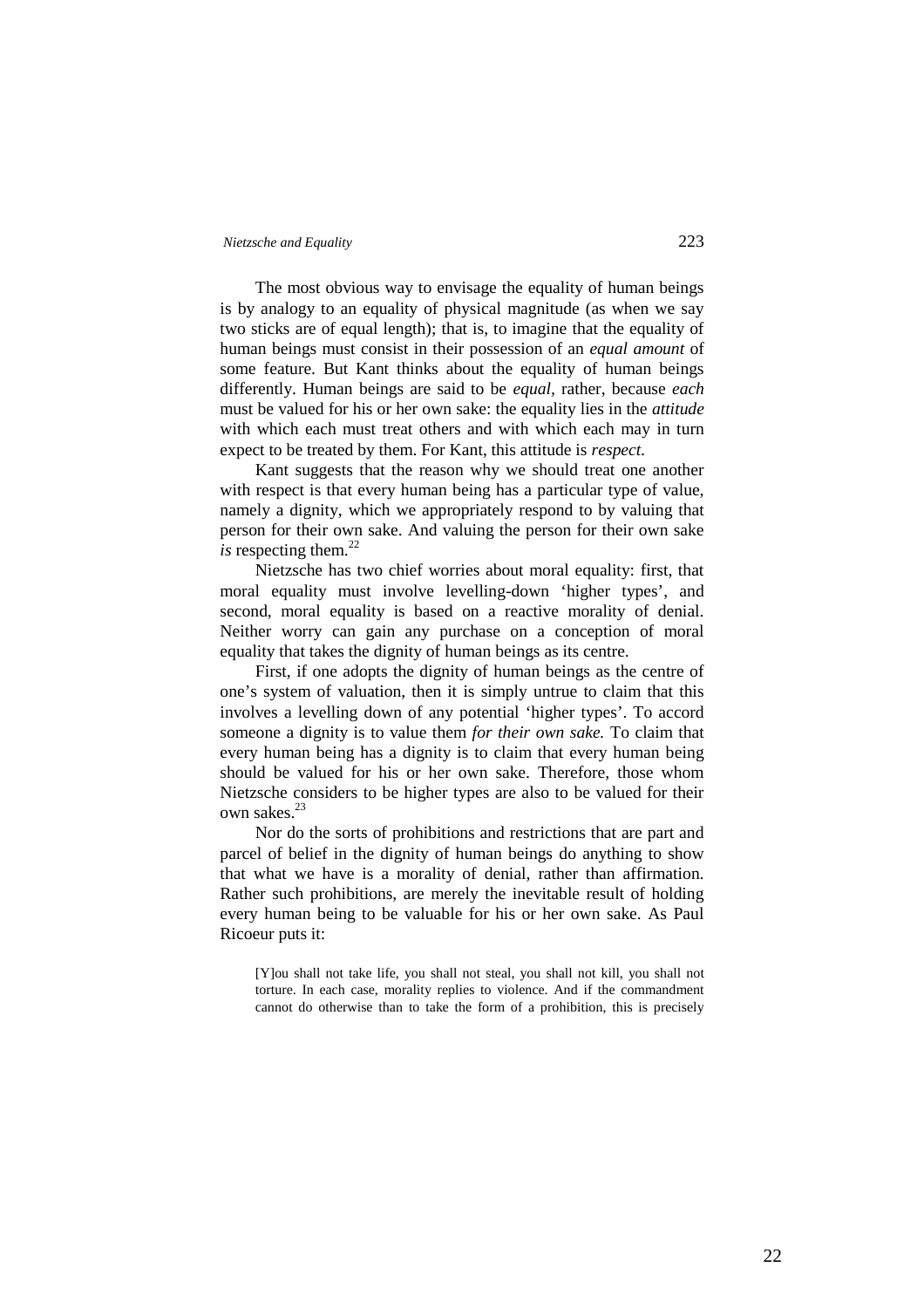because of evil: to all the figures of evil responds the *no* of morality. On the level of the ethical aim, however, solicitude, as the mutual exchange of selfesteems, is affirmative through and through. This affirmation, which can well be termed original, is the hidden soul of the prohibition. It is what, ultimately, arms our indignation, that is, our rejection of *indignities* inflicted on others.<sup>24</sup>

So I take it that it is simply untrue that all conceptions of morality which place the moral equality of human beings at their centre are moralities of denial. But an important question remains, which I shall return to in the conclusion: to what extent is our belief in the moral equality of human beings *in fact* part of a morality of affirmation, and to what extent is it, perhaps despite our best intentions, part of a morality of denial?

### The pathos of distance thesis

The pathos of distance thesis looks weak unless it can call upon support from the slave morality thesis. For, suppose it were accepted that valuing other human beings as equals need not be a reactive and resentful mode of valuation, and can be the centre of a morality of affirmation. What reason would there remain to believe in the pathos of distance thesis? Any such reasons, obviously, could not depend on the claim that belief in moral egalitarianism is slavish; they would have to stem from some other positive virtue that non-egalitarian values are suppose to have.

Nietzsche's only reason in favour of the pathos of distance thesis which is independent of the slave morality thesis seems to be a claim about the structure of the self. Recall the following passage, which I quoted earlier:

Without the *pathos of distance* such as develops from the incarnate differences of classes, from the ruling caste's constant looking out and looking down on subjects and instruments and from its equally constant exercise of obedience and command, its holding down and holding at a distance, that other, more mysterious pathos could not have developed either, that longing for an everincreasing widening of distance within the soul itself, the formation of every higher, rarer, more remote, tenser, more comprehensive states, in short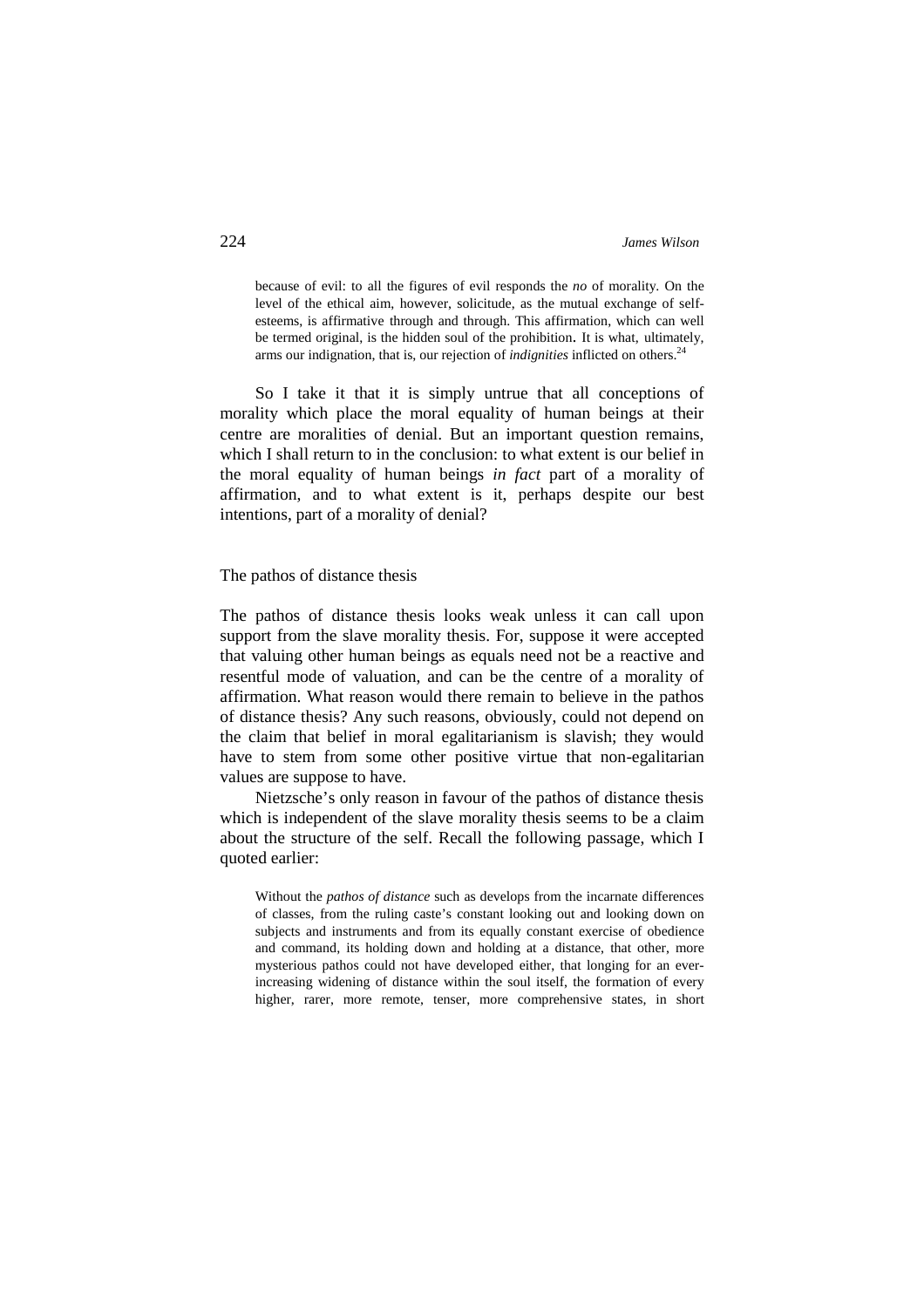precisely the elevation of the type 'man', the continual self-overcoming of man. (BGE 257)

Here Nietzsche argues that depth and greatness of the soul comes from *looking down.* But even if we grant that that such an exalted contempt is *a* means of making one's soul deep and great, this does little to make the case for the stronger claim that exalted contempt is the *only* means of making one's soul deep and great.<sup>25</sup> Nietzsche's position requires this stronger claim. But this claim is false: leaving aside the question of greatness, it is obvious that human beings can become deeper, more individual through relationships of mutual respect and recognition.<sup>26</sup> And if we think in terms of 'greatness', what reason is there to think that love will be outshone by contempt in the creation of 'great' human beings?

Nietzsche might at this point object that it is *only* vertical relationships of contempt which are able to create the right sort of relationship to oneself. But I cannot see what reason he could have for saying this unless he wants to make the further claim that viewing other human beings with a lofty contempt *just is* an intrinsic part of the best human lives. But such a claim would beg the question: for there are a number of candidates for being 'great men' or 'higher types' who are quite able to lead their exemplary lives, and create new ways of looking at the world and of living in it without any touch of exalted contempt. Some examples might be Nelson Mandela, Socrates, William James, John Dewey.<sup>27</sup>

So it follows that the pathos of distance thesis has no separate plausibility.

# Conclusion

We have seen that Nietzsche's criticisms of moral egalitarianism are unconvincing, in as much as there is at least one way of conceiving of moral equality according to which moral equality is a morality of affirmation. How should Nietzsche respond?

The first thing that Nietzsche would do is to point out that we should make a distinction between moralities that are affirmative in *theory* and those that are affirmative in *practice*. Someone could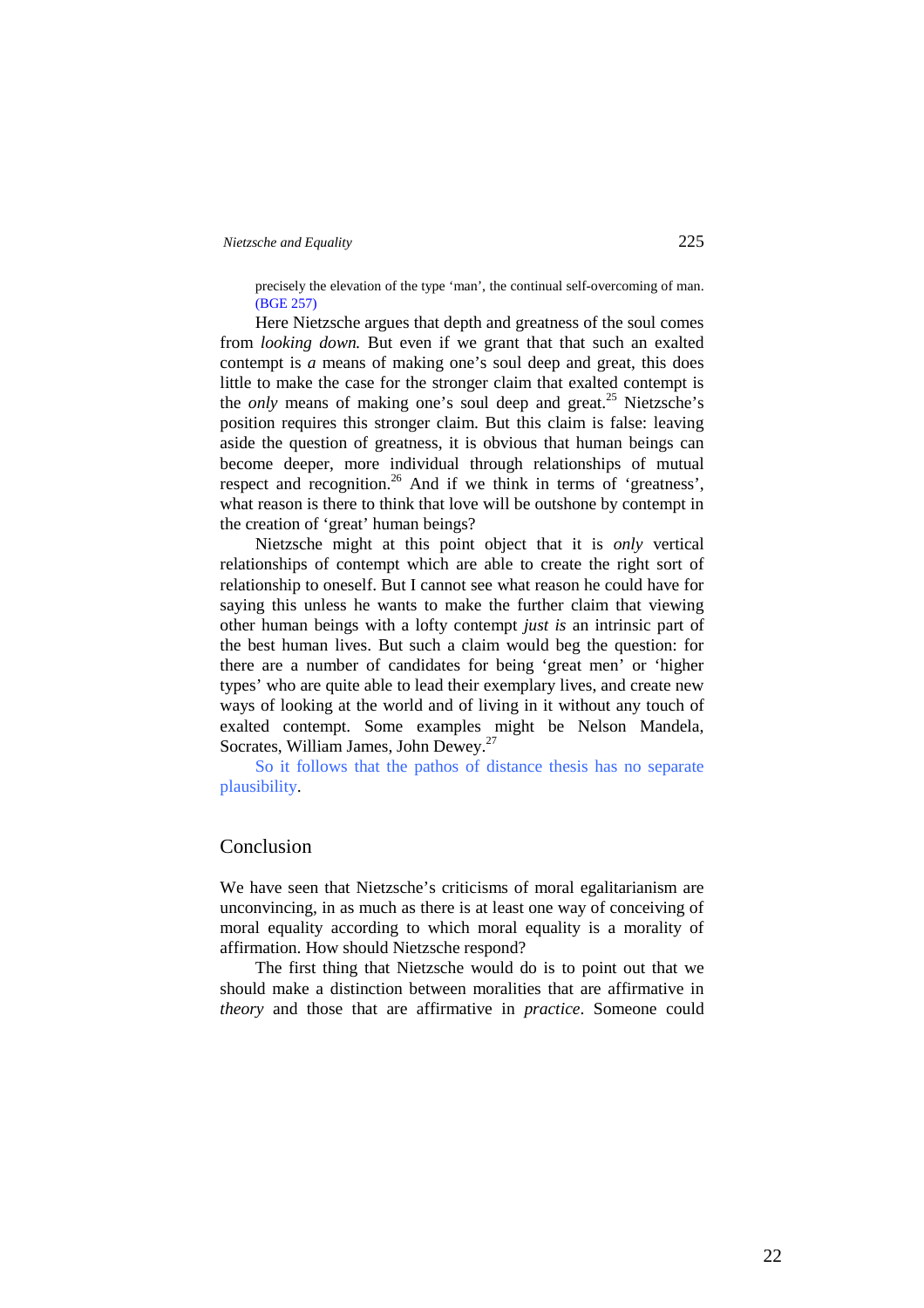believe that their morality is one of affirmation, and even have a theory as to why their morality was indeed one of affirmation, but at the same time they could be wrong about this: indeed such selfdeception is a hallmark of resentment. So it does not follow from anything that I have said that resentment-free moral egalitarianism is in fact possible.

This point is well taken, but if we descend to the level of individual psychology, then there do seem to be many people who are moral egalitarians, and whose moral egalitarianism is part of a morality of affirmation, rather than one of denial.<sup>28</sup> Nietzsche has two possible replies: first, he could simply bite the bullet and claim that, appearances to the contrary, even Nelson Mandela is secretly seething with resentment. But this seems desperate, absent some fairly powerful empirical evidence.

Second, and more promisingly, Nietzsche could concede that resentment-free egalitarianism is possible for some, but argue that this says something about the unusual physiology or psychological type of the resentment-free egalitarian, and it does nothing to show that resentment-free egalitarianism is possible, or even desirable for others.

The egalitarian will, I think, best reply to this claim by simply denying that resentment-free egalitarianism requires any special psychological or physiological type. But even leaving aside the doctrine of psychological types, we are each left with a number of searching questions: is *our* commitment to moral equality free of resentment and other negative emotions? And if it is not, is this because of something we could change (for example, by changing the way we think about our values), or is it something we are stuck with? And if our failure to be resentment-free egalitarians is something we are stuck with, does this undermine the plausibility of egalitarianism? Or should we simply admit that a large part of our moral consciousness is composed of a morality of denial, but argue it is nonetheless the best morality to have?<sup>29</sup>

References: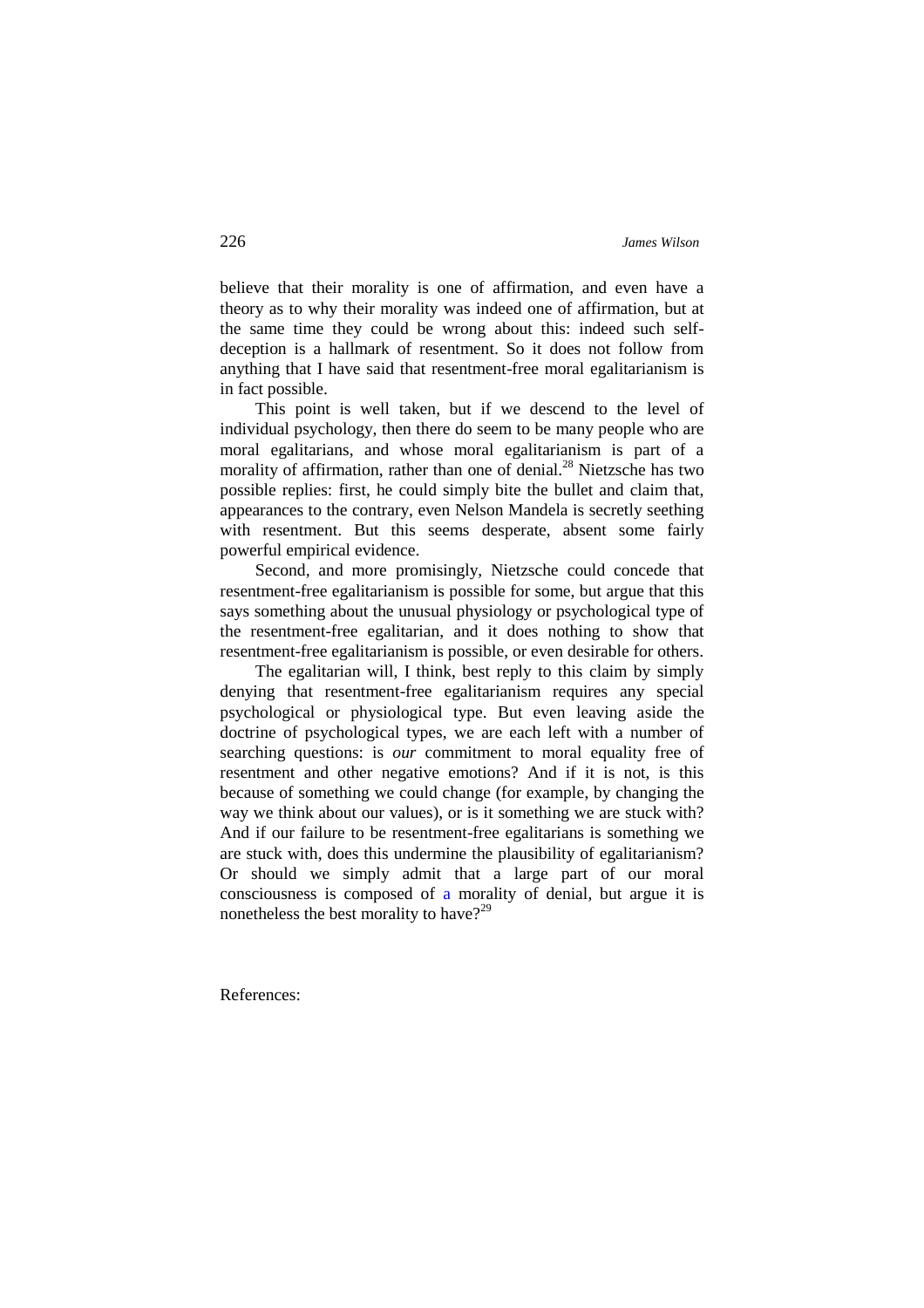For a general bibliography of Nietzsche's works in German and English see end of volume. $30$ 

1

# **Notes**

1 From the speech he gave in court on his treason charge, April 20, 1964. He repeated the same words in his speech on his release after 27 years of incarceration.

- 2 See Philippa Foot 'Nietzsche's Immoralism' in Richard Schacht ed. *Nietzsche, Genealogy, Morality: Essays on Nietzsche's Genealogy of Morals,* Berkeley: University of California Press, 1994; Jonathan Glover, *Humanity: a Moral History of the Twentieth Century,* New Haven: Yale University Press 1999; Martha Nussbaum 'Pity and Mercy: Nietzsche's Stoicism,' in Schacht, ed., *Nietzsche, Genealogy, Morality*; 'Is Nietzsche a Political Thinker', *International Journal of Philosophical Studies* 5, 1997, pp 1-13.
- 3 See for example these characteristically pugnacious comments by Brian Leiter: 'Lack of 'scholarly caution' would be a charitable characterization of the work of those intent on excoriating Nietzsche's alleged 'political thought'... Nussbaum [in 'Is Nietzsche a Political Thinker?'] should remind us how readily Nietzsche inspires scholarly recklessness in the service of moral indignation.' *Nietzsche on Morality,* London: Routledge 2002, pp 292-3.
- 4 I explain these terms of art later.
- 5 There are also some thinner principles of equality, for example, the principle of formal equality (namely the principle that like cases must be treated alike), and Aristotle's principle of proportional equality (namely that we should treat equals equally, and unequals unequally in proportion to their relevant differences). These do not entail the moral equality of all human beings (Aristotle's principle of proportional equality is compatible with his commitment to slavery for instance), and they are not incompatible with anything Nietzsche says. When I talk of equality and egalitarianism in this chapter I should be understood to be referring to the thicker principle of *moral* equality.
- 6 For this way of explaining the role of the concept/conception distinction and its relation to equality, see Dworkin, *Taking Rights Seriously,* Cambridge Mass: Harvard University Press, 1978, pp 134-40, and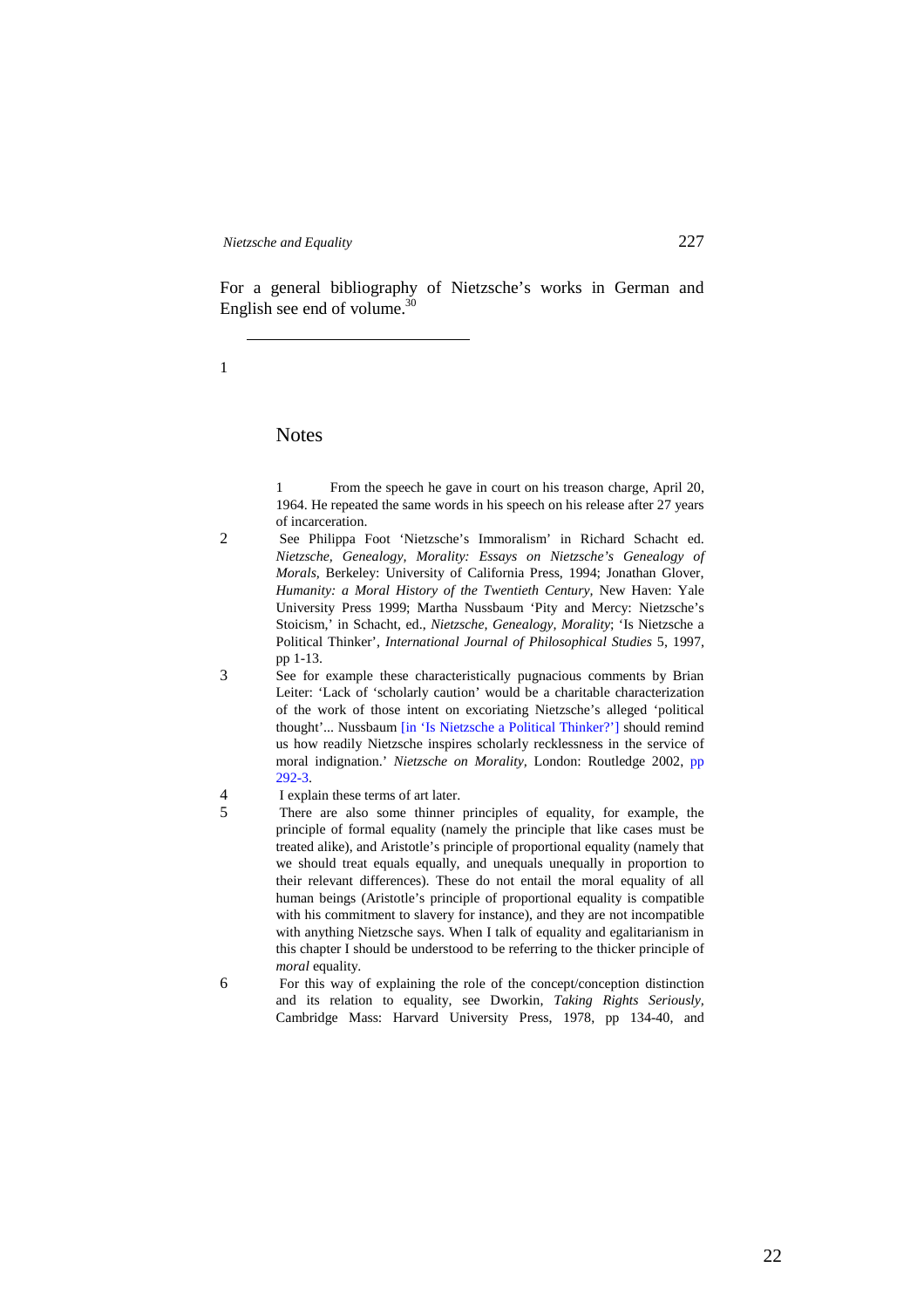Kymlicka, *Contemporary Political Philosophy,* (Oxford: Oxford University Press 2nd edition 2001, pp 3-5. We can see claims such as Bentham's 'each person is to count for one, and no one for more than one' and Kant's 'Every man has a legitimate claim to respect from his fellow men and is *in turn* bound to respect every other' [*Metaphysics of Morals* p 462, tr. Mary Gregor, Cambridge: Cambridge University Press 2nd edition 1996] as attempts to provide a conception of the concept of moral equality in the field of moral theory. Rawls's theory of justice as fairness, Nozick's entitlement theory and Dworkin's 'luck egalitarianism' provide leading conceptions of the concept of moral equality in political philosophy.

7 The idea of a considered judgement (and of course of reflective equilibrium) comes originally from Rawls: see the section 'Some remarks about Moral Theory', pp 40-46 of *A Theory of Justice,* Oxford: Oxford University Press revised edition, 1999.

- 9 A note on translations and abbreviations. Quotations from *Beyond Good and Evil* are from R. J. Hollingdale's translation (Harmondsworth: Penguin, 1973), except for one occasion (§30) where I preferred Kaufmann's translation (New York: Vintage, 1996), and are abbreviated as *BGE* plus the relevant section number. Quotations from *On the Genealogy of Morality* are from Carol Diethe's translation (ed. Keith Ansell-Pearson, Cambridge: Cambridge University Press, 1994), and are abbreviated as G*M* plus the relevant essay and section number. Quotations from *The Gay Science* are from Josefine Nauckhoff's translation (ed. Bernard Williams, Cambridge: Cambridge University Press, 2001). Quotations from the *Will to Power* are from the R. J. Hollingdale and Walter Kaufmann edition (New York: Vintage, 1968), and are abbreviated as *WP* plus section number.
- 10 The non-aristocratic (egalitarian) society will, of course, agree that some human beings are better than others *in certain respects,* and that it can be morally legitimate to construct an order of rank for human beings in these particular respects. (For example, the golf handicapping system constructs an *order of rank,* according to which the better players are at the top and the worse players at the bottom.) But the egalitarian denies that it is possible or morally appropriate to attempt to rank people *as human beings.*
- 11 'The essential thing in a good and healthy aristocracy is, however, that it does *not* feel itself to be a function (of the monarchy or of the commonwealth) but as their *meaning* and supreme justification – that it therefore accepts with a good conscience the sacrifice of innumerable men who *for its sake* have to be suppressed and reduced to imperfect men, to slaves and instruments. Its fundamental faith must be that society should *not* exist for the sake of society but only as foundation and scaffolding upon

<sup>8</sup> Will Kymlicka, *Contemporary Political Philosophy* 2nd ed. pp 3-5.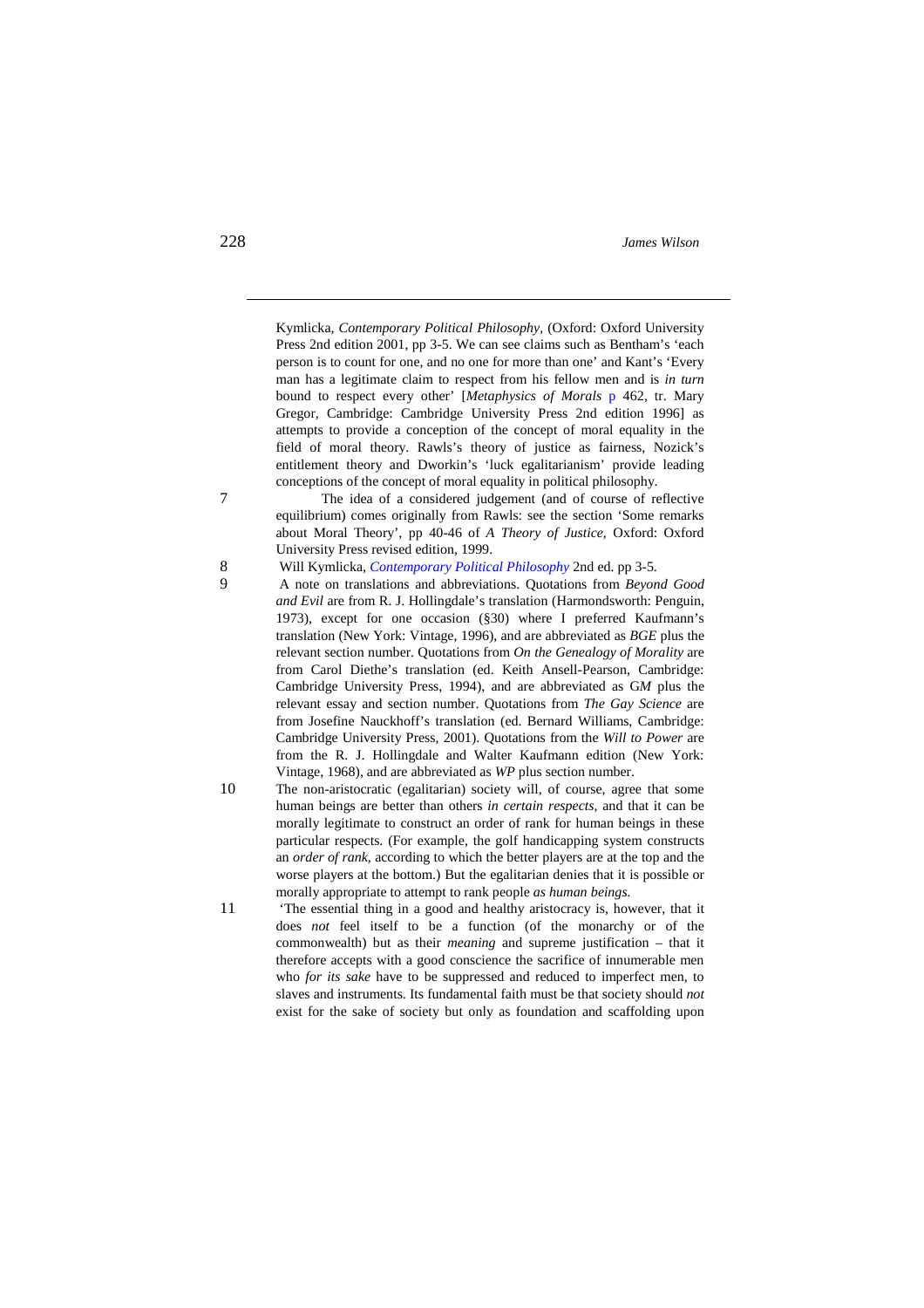which a select species of being is able to raise itself to its higher task and in general to a higher *existence*' [BGE 258].

- 12 As Nietzsche puts it, our belief in moral equality is one which says 'I am morality itself, and nothing is morality besides me!' [BGE 202].
- 13 This approach to conflicts between our moral values and others is influenced by Ronald Dworkin's 'Objectivity and Truth: You'd Better Believe It', *Philosophy and Public Affairs* 25, no. 2 (Spring 1996) pp 87- 139.
- 14 See for example the already quoted passage from *BGE* 259.
- 15 See for example, *Beyond Good and Evil* 30: 'Our highest insights must and should - sound like follies and sometimes crimes when they are heard without permission by those who are not predisposed and predestined for them'. (Kaufmann's translation)
- 16 See for example, *WP* 287: 'The ideas of the herd should rule in the herd'. For this interpretation, see Leiter, *Nietzsche on Morality* pp 296-7.
- 17 See Leiter: 'Nietzsche is not claiming that people are *actually* too altruistic and too egalitarian in their practice; he is worried that (as a consequence of the slave revolt in morals, etc.) they are now 'imprisoned among... concepts' of equality and altruism, and that the conceptual vocabulary of value is itself the obstacle to the realization of certain forms of human excellence. This is a very different charge, one that raises subtle psychological questions that no one, to date, has really explored.' [*Nietzsche on Morality,* p 300].
- 18 'The noble type of man feels *himself* to be the determiner of values, he does not need to be approved of, he judges 'what harms me is harmful in itself', he knows himself to be that which in general first accords honour to things, he *creates values.* Everything he knows to be part of himself, he honours: such a morality is self-glorification' [BGE 260].
- 19 'This reversal of the evaluating glance this *inevitable* orientation to the outside instead of back onto itself – is a feature of *ressentiment*: in order to come about, slave morality first has to have an opposing, external world, it needs, physiologically speaking, external stimuli in order to act at all, - its action is basically a reaction' [GM I.10].
- 20 In Nietzsche's terms, 'In the foreground stands the feeling of plenitude, of power which seems to overflow, the happiness of high tension, the consciousness of a wealth which would like to give away and bestow' [BGE 260].
- 21 The person who has best argued this case, it seems to me, is Charles Taylor: see the final chapter of his monumental *Sources of the Self*: 'Nietzsche's challenge is based on a deep insight. If morality can only be powered negatively, where there can be no such thing as beneficence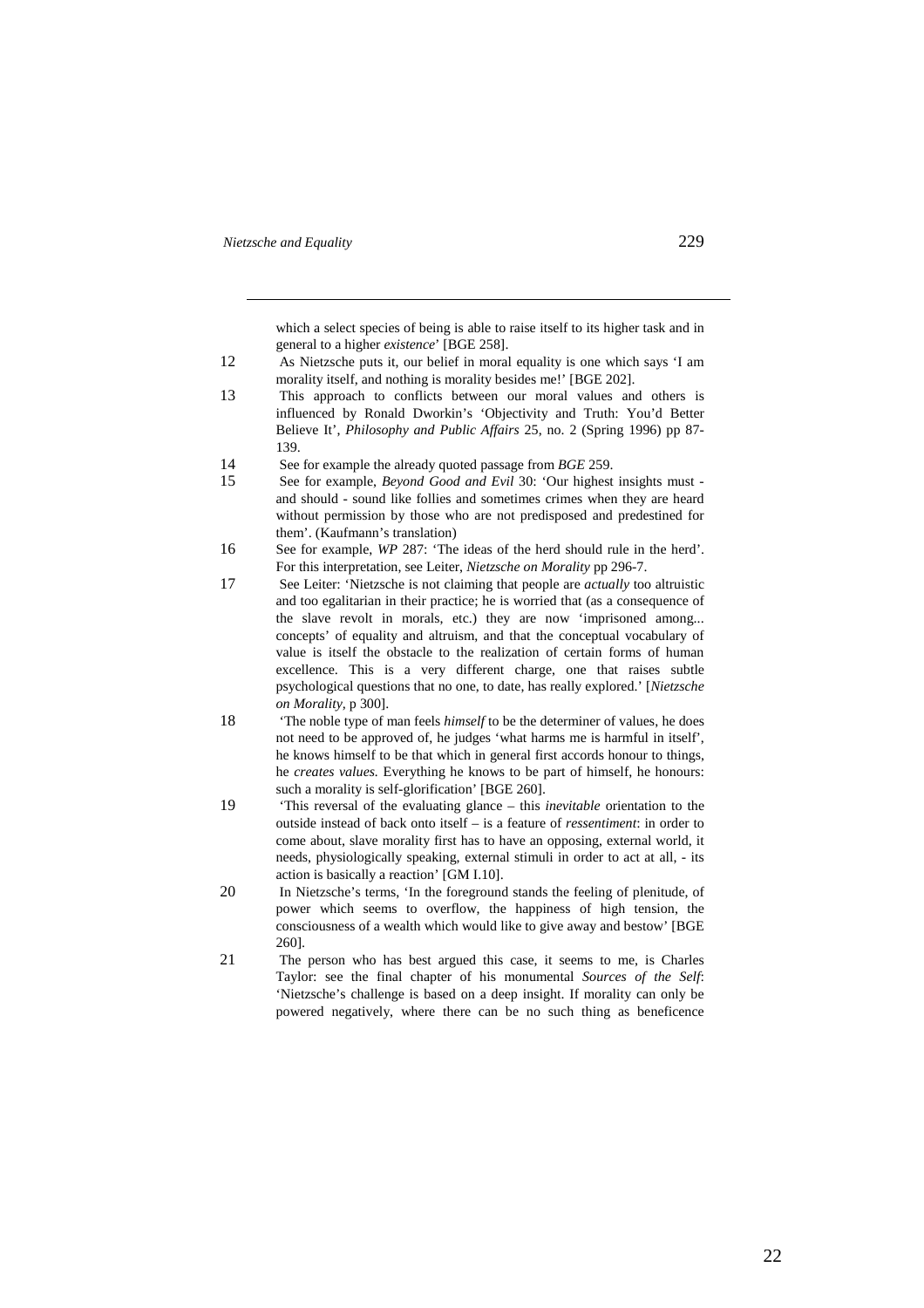powered by an affirmation of the recipient as a being of value, then pity is destructive to the giver and degrading to the receiver, and the ethic of benevolence may indeed be indefensible. Nietzsche's challenge is on the deepest level, because he is looking precisely for what can release such an affirmation of being. His unsettling conclusion is that it is the ethic of benevolence which stands in the way of it. Only if there is such a thing as agape, or one of the secular claimants to its succession, is Nietzsche wrong.' [Cambridge: Cambridge University Press 1989, p 516].

- 22 'The *respect* that I have for others or that another can require from me (*observantia aliis praestanda*) is therefore recognition of a *dignity* (*dignitas*) in other men, that is, of a worth that has no price, no equivalent for which the object evaluated (*aestimii*) could be exchanged. ... Every man has a legitimate claim to respect from his fellow men and is *in turn* bound to respect every other' [*Metaphysics of Morals* p 462].
- 23 The only way in which belief in universal human dignity could be thought to involve levelling down would be if a potential higher type needs to treat others in ways incompatible with their dignity to ensure his flourishing.
- 24 Paul Ricoeur, *Oneself as Another,* tr. Katherine Blamey, Chicago: Chicago University Press, 1992, p 221. One could also point out that there are many things (for example, regret and pity) that Nietzsche's preferred person must say 'no' to, even if he is tempted by them; so the mere fact of opposing things cannot make a system of valuation reactive.
- 25 Indeed elsewhere he himself suggests *any* form of protracted constraint is sufficient to expand and deepen the soul: see *BGE* 188.
- 26 Hegel of course was the first to philosophically theorize this point. Habermas helpfully glosses the point as follows: 'In a symmetrical relation the point of mutual recognition is that the two persons involved seem to sacrifice their independence; but in fact each gains a new kind of independence by coming to recognise, in the mirror of the eyes of the other person, who he or she is. Both become for themselves the kind of characters they mutually attribute to each other. Both gain awareness of their individuality by seeing their own images reflected in the dense and deep exchange of an interpersonal relation.' ['From Kant to Hegel and Back Again: The Move Towards Detranscendentalization', *European Journal of Philosophy* vol. 7.2, 1999: pp. 129-157; p 140]. For further discussion of the claim within a philosophical context, see Axel Honneth,*The Struggle for Recognition,* (tr. Joel Anderson, Cambridge: Polity Press 1995; and within a psychotherapeutic context see Jessica Benjamin, *The bonds of love: Psychoanalysis, feminism, and the problem of domination,* New York: Pantheon, 1988*.*